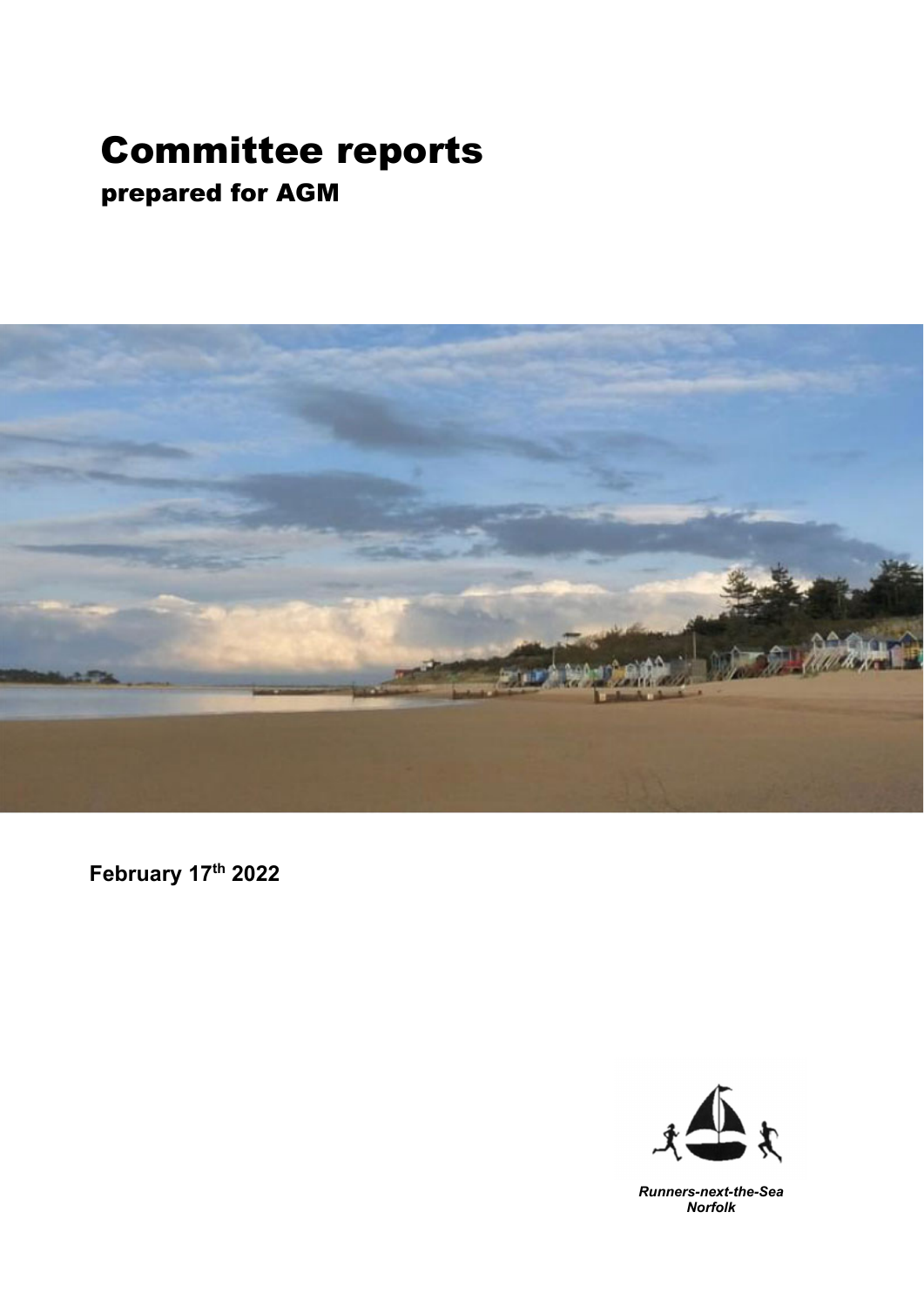### Contents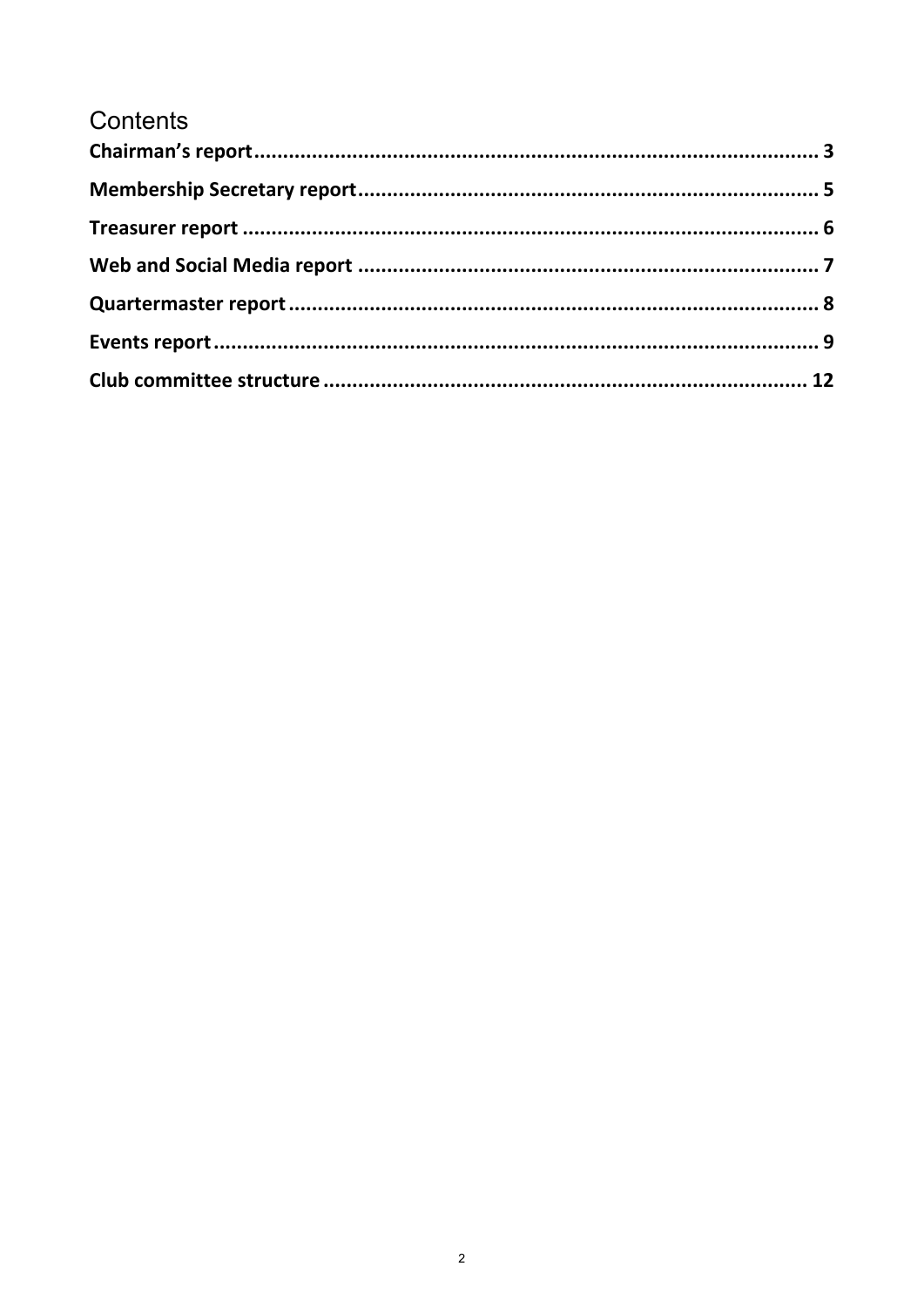## **Chairman's report**

2021 was our fourth year as an England Athletics Affiliated Club and our second complete year as a member of Athletics Norfolk.

Unfortunately, 2021 was also the second year under the shadow of the Covid pandemic, which meant a slow and quiet start with very little going on. No club training, no parkruns, no events and probably a degree of skepticism about what we could do and how we would do it.

However, we were able to return to Club Training at the end of March starting our summer season in Holkham. Under Covid restrictions our coaching team performed an excellent job of providing a challenging variety of training sessions, keeping us all motivated and happy.

Thankfully, in May we were able to offer our Couch to 5k (C25k) beginners' course again recording two landmarks for the Club. The Wells course was led for the first time by Chris Palmer and Ceri Howell whilst Paul Woodhouse, Ant Cude and Paula Smith led the first C25k in Fakenham.

Both C25k coaching teams did extremely well bringing the beginners from couch to a virtual Holkham parkrun graduation on 10<sup>th</sup> July. These courses are a fun and fulfilling experiences both to participants and the coaching/supporting teams. They also meet a valuable objective of the Club in being part of its Community, encouraging people to run and promoting a healthy lifestyle.

Events began to dribble back by the middle of the year, using a variety of methods to ensure Covid security and the health of runners and marshals.

The Holkham Outlaw Weekend was another hugely successful event to which a good number of members took part, either running the 10k or half marathon, taking part in the Outlaw or having fun on the feed station supporting the incredible triathletes. My thanks to Hayley for organizing the feed station and keeping us all in order.

July witnessed the long-awaited return of parkrun and whilst initial attendance began a little subdued it was soon back in full swing as confidence returned. Our RntS parkrun takeover on 4th December was great fun and I know our members greatly enjoyed being involved.

The only RntS event which was able to take place this year was our annual beach run. We had a fortunate weather break and a normal start after last years staggered start. This year we collected voluntary donations for the Wells Carnival Committee. My thanks go to the many marshals who attended this event to support our amazing runners.

Invisible behind the scenes the Club Committee plays a vital role in the smooth operation of the club. Forced to meet using zoom over the past year has not made life easy but we have worked through the process and I hope that all members recognize the good work of the team as demonstrated by the success of the Club.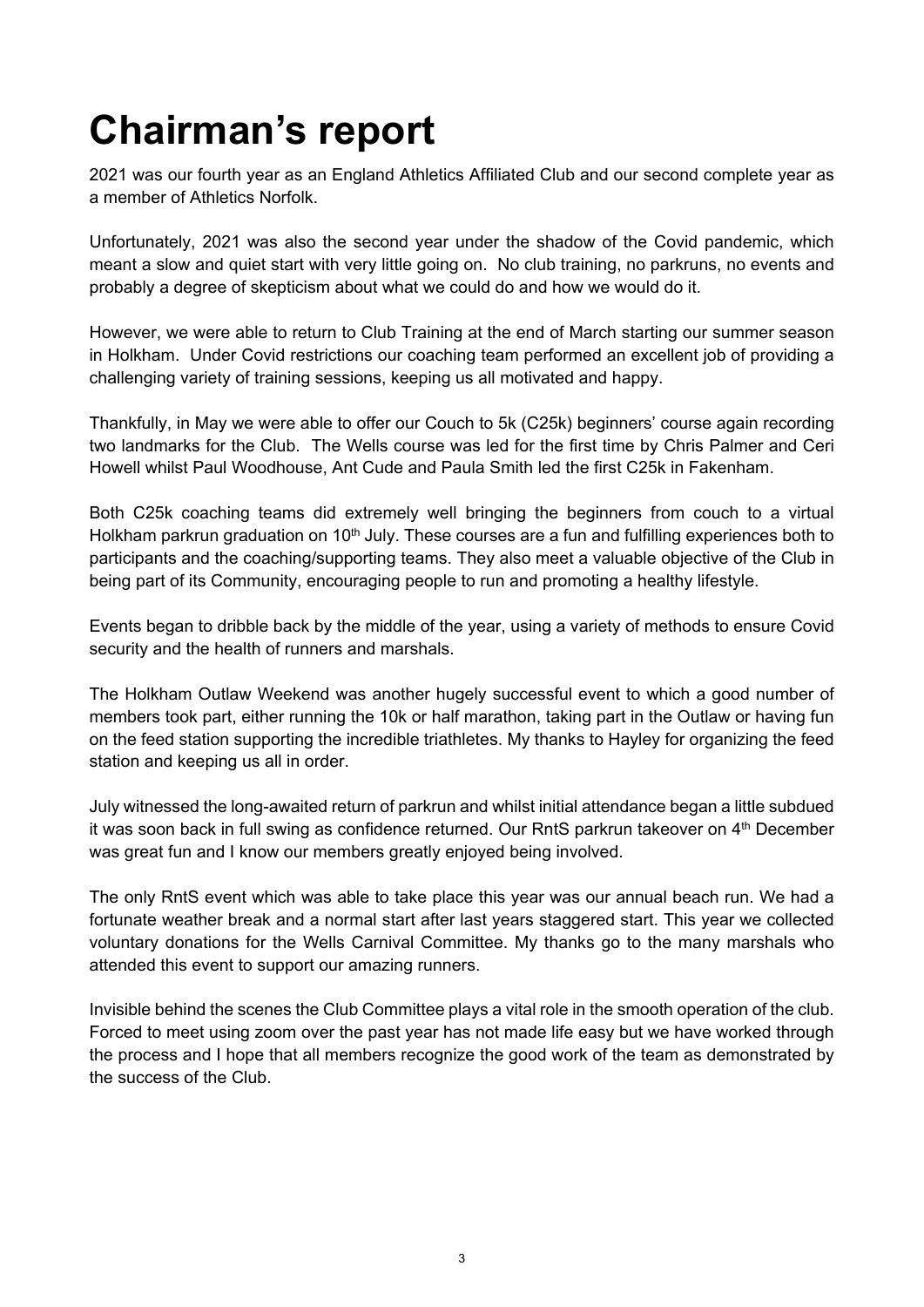My sincere thanks to this year's committee members Chris Palmer - Secretary, (Male) Welfare and COVID Coordinator Clare Riseborough - Treasurer Ceri Howell - Membership Secretary Mark Riseborough - Web and Social Media Lucy Harrison - Quartermaster Angie Barker - Welfare (until August 2021) Lynne Dowdy - Welfare (from August 2021)

Supported by Jodie McCallum - Events Amanda Marshall - Cross-Country Captain Paula Smith - Norfolk Athletics Road Running representative

The Club coaching team expanded this year by the addition of Lynne Dowdy and Rachel Dawson, with Bob Lyddon in the last stages of his LiRF accreditation.

I hope that you and will share with me my gratitude to this marvelous team: Paul Woodhouse, Anthony Cude, Paula Smith, Ceri Howell, Chris Palmer, Lynne Dowdy, Glyn Ingram, Rob McPaul and Evette Price for their time, patience and commitment.

This will be my last year as Chairman of our wonderful Club. Evette and I started the club back in 2014 encouraging a small group to run around the Alderman Peel Sports Field. We soon evolved to running around the Streets of Wells and in 2018 were able to make the leap into England Athletic Affiliation, becoming part of the mainstream running community in Norfolk. The last two years of the Covid pandemic have been difficult for everyone and certainly put the brakes on some of the Clubs plans.

However, 2022 is looking good. Cat Foley-Wray and Liam Dawson stepping forward to become the core of the RntS event team has produced some wonderful ideas for the forthcoming year.

New members joining the committee and a new Chair will refresh and revitalise the team. Our Coaching team continues to expand and mature meaning ideas and motivation will be taken to the next level in challenging and fulfilling training sessions.

I am proud to say that I am a member of Runners-next-the-Sea.

Thank you.

Kevin Short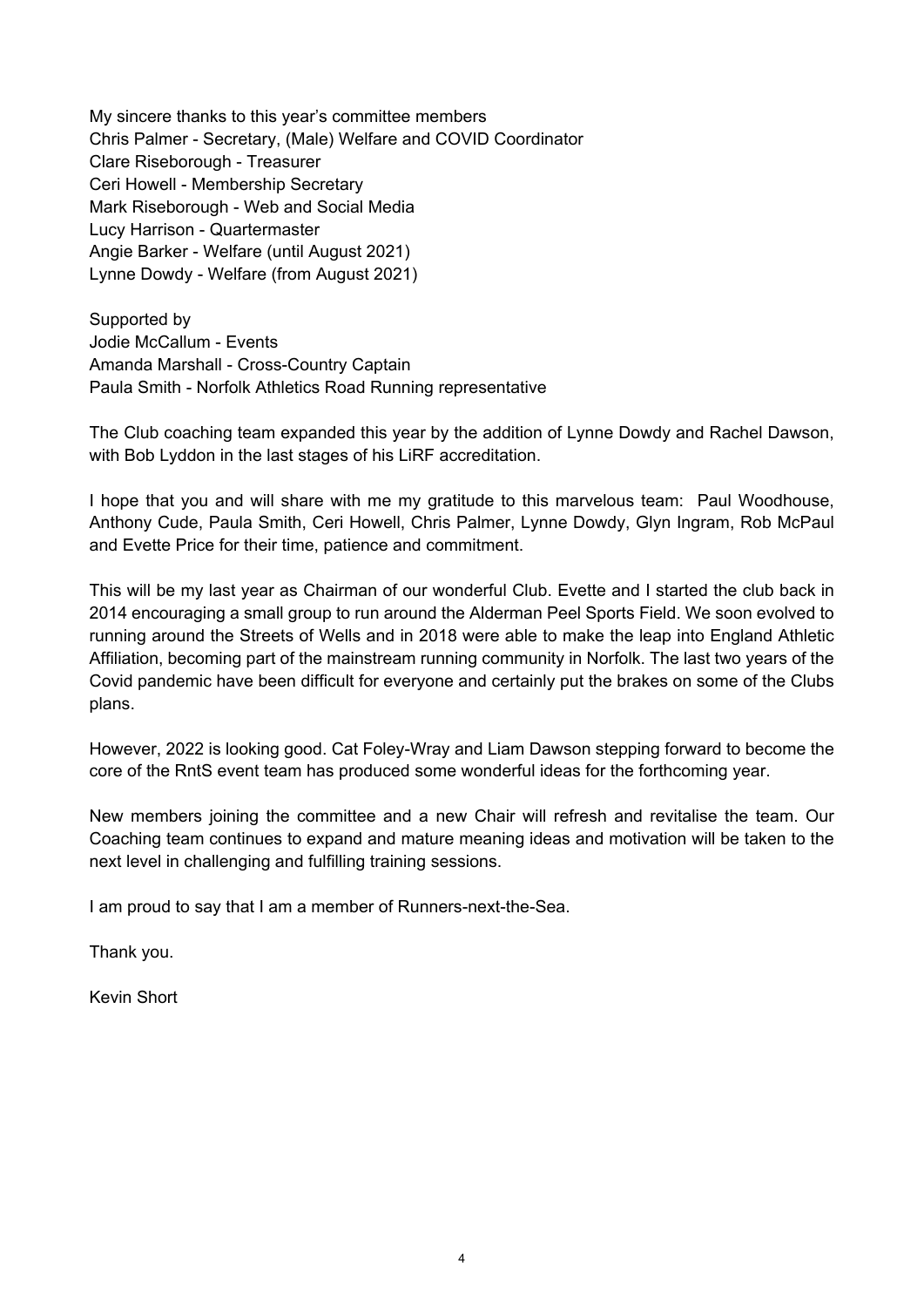### **Membership Secretary report**

Despite 2021 starting with restrictions in place, the club has continued to go from strength to strength and finishes with a very healthy membership.

By the end of the year, we had:

136 members (7 of whom we are the 2nd preference club)

- $-4$  juniors
- 94 renewals
- 42 new members 13 of those joined from our C25k programmes run in early Summer

Last year we had 104 members.

As the club continues to grow, we actively continue to develop our capacity to offer a variety of sessions and training opportunities for members.

- We now have 11 qualified coaches
- 8 Leaders in running fitness (LIRF)
- **1** Member in the process of becoming a LIRF
- <sup>1</sup> 1 Coach in Running Fitness (CIRF)
- **2** Endurance coaches
- **14** volunteers

During the year the committee has reviewed the membership process and information you receive.

As a result of the review when you renew membership or become a member for the first time, you will receive a club handbook and membership card. The committee hope you will find the handbook a useful source of information.

Remember: 'It doesn't matter how fast or how far you're going. If you're putting on your shoes and going out for a run, you are a runner, you are in that club, our club.'

Ceri Howell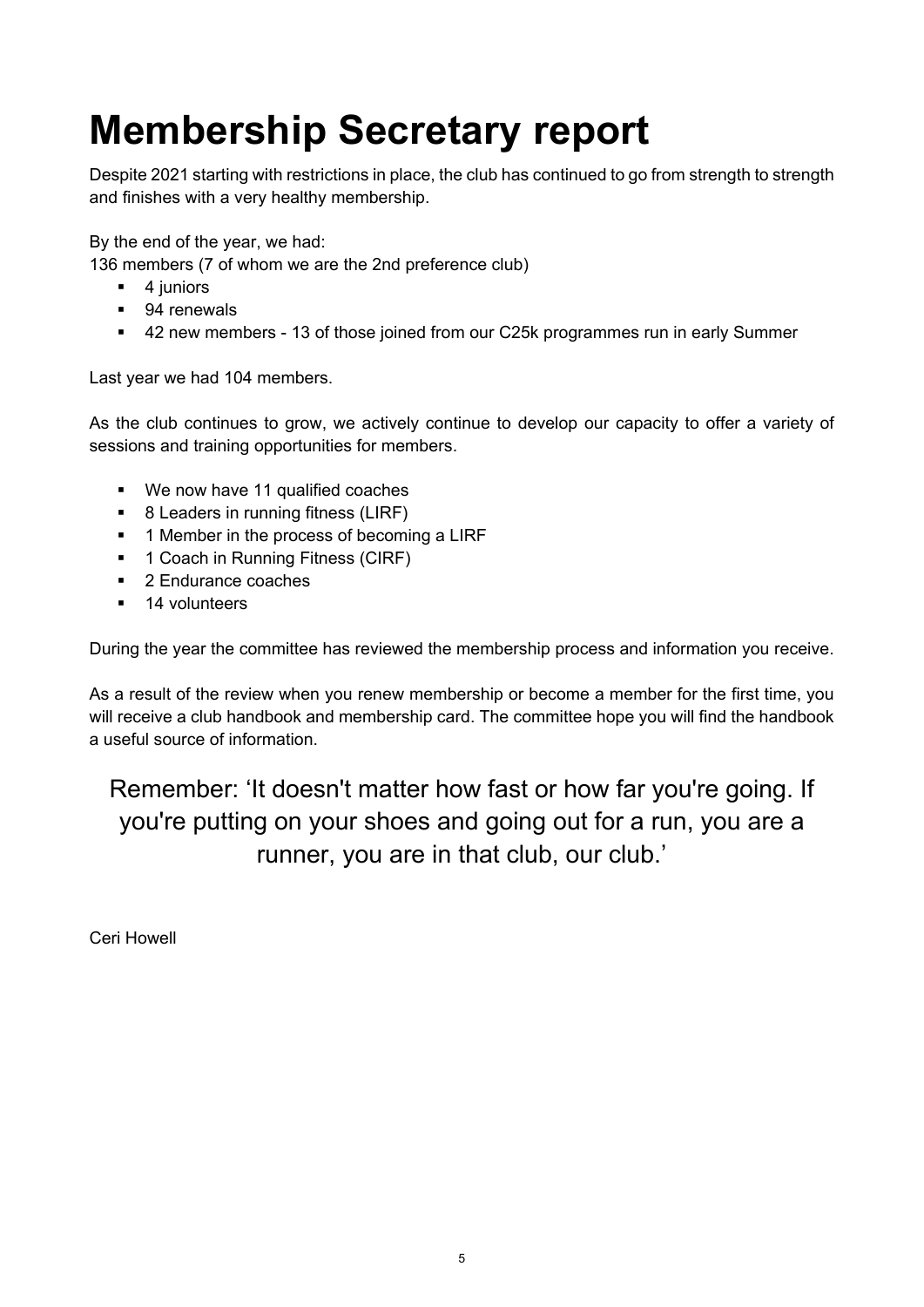### **Treasurer report**

#### **Runners-next-the-Sea**<br> **Runners-next-the-Sea**<br> **Runners-next-the-Sea**<br> **Runners-next-the-Sea**<br> **Runners-next-the-Sea Income & Expenditure Statement**

# **For the year ended 31/12/21 For the year ended 31/12/21**

| <b>Income</b>                   | £     |                                     | £     |
|---------------------------------|-------|-------------------------------------|-------|
| Membership Income               | 3,285 | <b>Surplus Brought Forward</b>      | 5,300 |
| <b>Clothing Sales</b>           | 1,460 | Add: Current Year Surplus           | 1,047 |
| Couch to 5k                     | 270   | <b>Total Club Funds</b>             | 6,347 |
| <b>England Athletics</b>        | 230   |                                     |       |
| Beach Run                       | 120   | Represented by:                     |       |
| Lions                           | 100   | <b>Bank Balance</b>                 | 6,181 |
| Holkham                         | 50    | Paypal Balance                      | 166   |
| <b>Total Income</b>             | 5,515 | Cash                                |       |
|                                 |       | <b>Total Bank And Cash Balances</b> | 6,347 |
| <b>Expenses</b>                 |       |                                     |       |
| <b>EA Registration Payments</b> | 1,915 |                                     |       |
| <b>Clothing Payments</b>        | 1,792 |                                     |       |
| Computer costs                  | 243   |                                     |       |
| Trophies/medals                 | 174   |                                     |       |
| <b>England Athletics Fee</b>    | 150   |                                     |       |
| <b>Athletics Norfolk Fee</b>    | 119   |                                     |       |
| <b>Charitable Donations</b>     | 75    |                                     |       |
| <b>Total Expenses</b>           | 4,468 |                                     |       |
| Surplus for the year            | 1,047 |                                     |       |

| <b>Surplus Brought Forward</b>      | 5,300 |
|-------------------------------------|-------|
| Add: Current Year Surplus           | 1,047 |
| <b>Total Club Funds</b>             | 6,347 |
|                                     |       |
| Represented by:                     |       |
| <b>Bank Balance</b>                 | 6.181 |
| Paypal Balance                      | 166   |
| Cash                                |       |
| <b>Total Bank And Cash Balances</b> |       |

#### **Treasurer's Report**

2021 has been another good year for the Club with a surplus of £1,047 generated. Membership was the biggest source of income, followed by clothing sales. Unsurprisingly membership payments to England Athletics and for clothing purchases were the two biggest expenses.

We were fortunate to receive funding from England Athletics and this allowed us to purchase a Zoom membership which has allowed virtual committee meetings along with a Facebook plugin for our website.

Thank you to the Wells Lions who kindly donated £100, and to Holkham for their donation of £50.

Hopefully as restrictions ease further in 2022 we will be able to use the surplus funds for Club events.

Claire Riseborough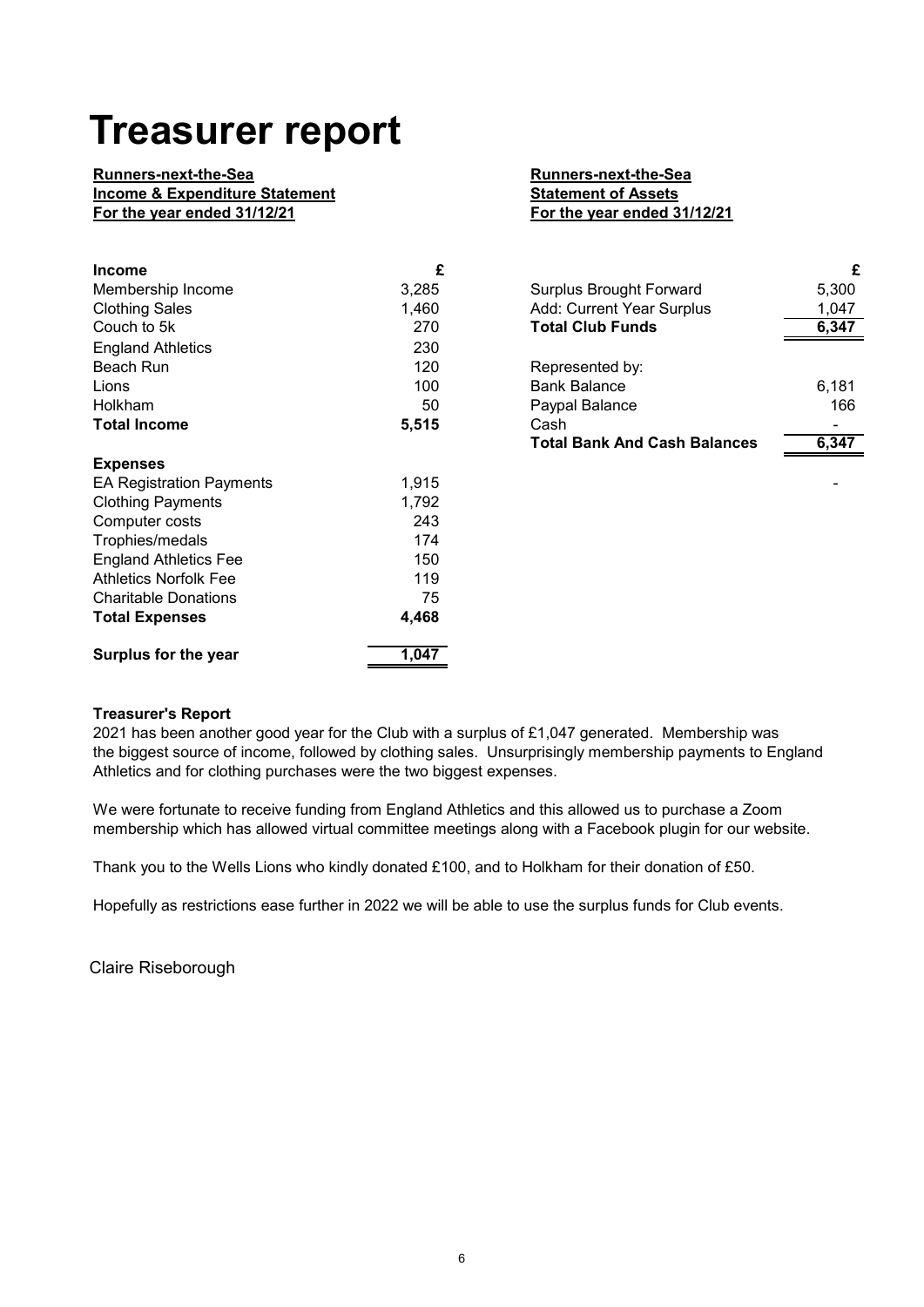### **Web and Social Media report**

Things are starting to look a little more normal following the previous year of cancellations. These stats run from the first events of 2021 (April) to the end of January 2022.

- 76 members of the club took part in an official/measured event (59%) compared to 54 (56%) last year (a great increase considering the growth of the club)
- Between them a total of 51 different events (38 more than last year!)
- **The average runner did 2.78 events at 11.6km (10.8 average last year)**
- Which meant that 214 pieces of bling were earned (95 last year)
- The total distance ran by the club was 2326km which would get you from the Village Car Park at Holkham to the Rosenborg Castle in Copenhagen, give you a sightseeing tour of the gardens and the crown jewels and then back again

#### **Shout outs**

- Nur who covered 199km in her 5 events but was beaten to highest average by Glyn who topped an average 47.5km in his 3 events.
- Cam completed the most events at 11 compared with the greatest number of 5 last year. It's amazing the difference a year makes!
- Most attended events this year were a draw between Run Sandringham (a combination of 10k and HM) and the inaugural Pensthorpe 5k. No Hunny Bell last year….
- 176 active members in the Facebook group this year which mirrors the growth of the club (partly thanks to the C25k course), Over a period of the last 10 months, there's been nearly 600 FB posts, over 3,200 comments and almost 11,000 reactions! That's social!

What a lovely bunch you all are!

Mark Riseborough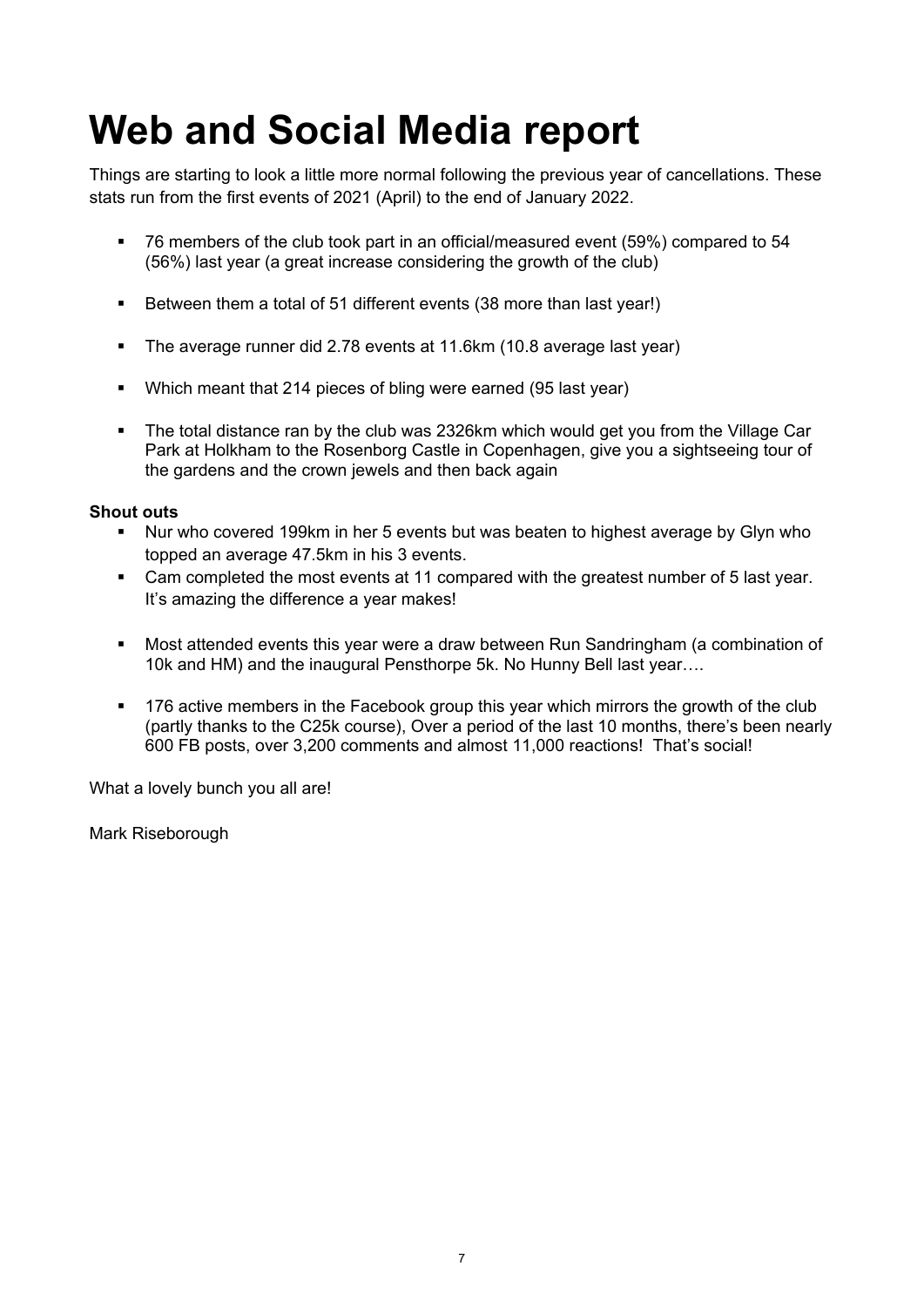### **Quartermaster report**

During 2021 52 individual orders were placed for items of RntS branded kit. Orders were, as in previous years, submitted to our supplier three times, in February, July and October.

#### **Holkham Blue kit**

Following the success of the Coast Path challenge, the t-shirt proved very popular, so we added a RntS equivalent to the online shop.

#### **Popular items**

- 38 Holkham Blue vest and t-shirts
- 26 White vest and t-shirts
- 15 hoodies

#### **Use of Holkham Blue as a club colour**

The committee proposes adding Holkham Blue vest and t-shirts as a second registered kit with England Athletics. This will mean there are two club colours, white and blue.

#### **Minor brand changes**

Some minor changes have been made to the design of our branded items as outlined below.

*1. A new font for our logo* 

Old font – Comic Sans New font – Arial Bold Italic





*2. Front of vest and t-shirts* 

An embroidered logo and club name to left breast will replace the full print logo and club name. Printed logo remains on back of vests and t-shirts. This mirrors the branding of the hoodies. Use of safety pins to affix race numbers contributes to elements of the logo coming off/being damaged, this change should help to minimise this issue.

#### **New product ideas**

A request has been made for a long-sleeved training top. Please indicate your interest via the poll which will be added to Facebook in the coming days.

If anyone has specific ideas for branded kit items, please email  $clothing@rnts.co.uk$ .

Lucy Harrison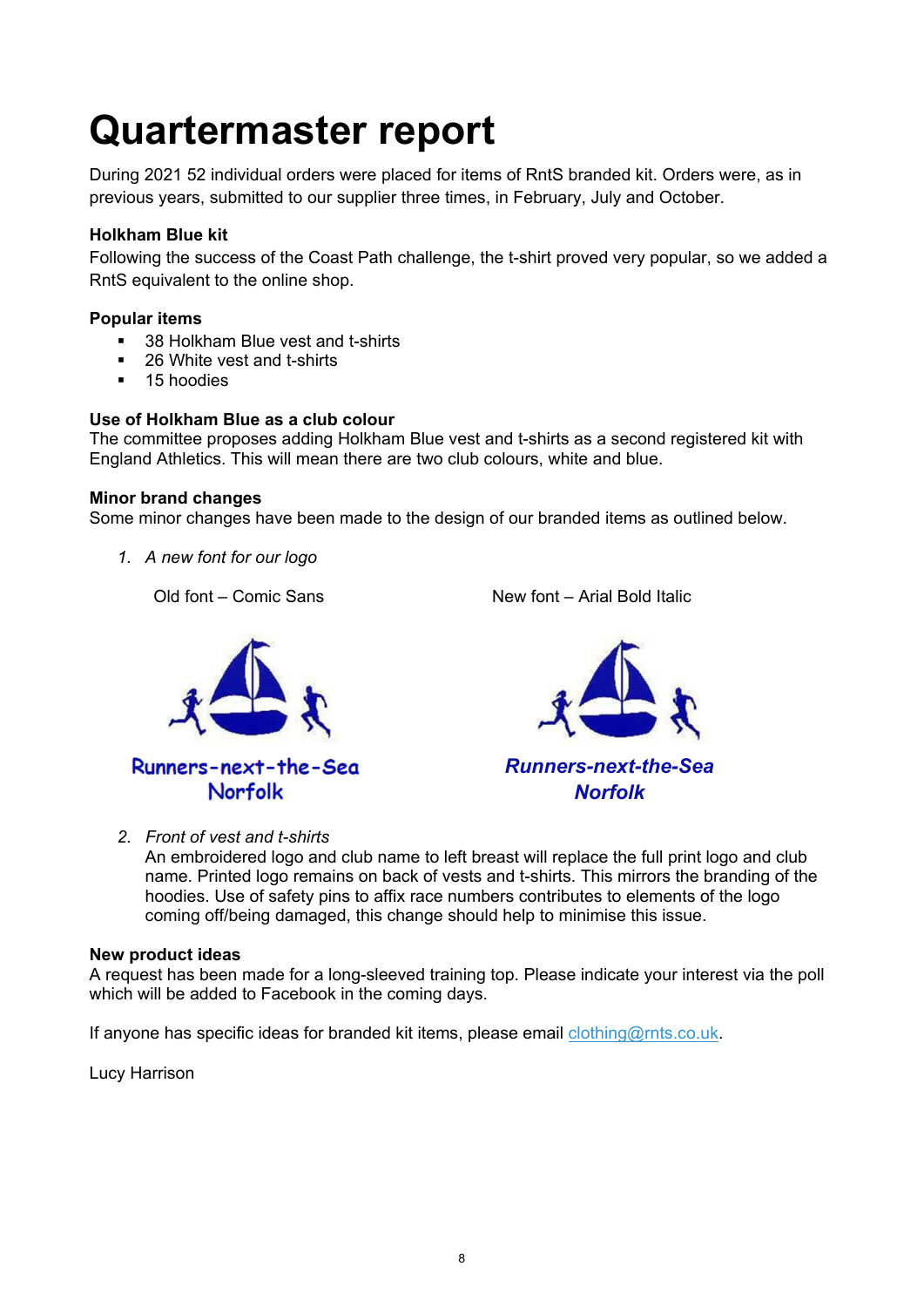### **Events report**

#### **Club Handicap**

A two-mile handicap run to take place four times between April and September, dates are: 18th April, 13th June, 8th August and 5th September. Suitable for all abilities. If you do not wish to run, please volunteer to assist with timing and join us for a mini social of `shared cakes` following each run. Who will beat their handicap the most?! Usual training start time at Holkham. Don't forget, these handicaps form part of the Club Championships!

#### **Club Championships**

This will run alongside the club year, 1st April 2022 to 31st March 2023.

A selection of races including road, XC , track and field and volunteering opportunities. For each race/voluntary role you do, you earn a point. Ultimately, points make prizes!

The minimum number of events you need to complete is three, there is no maximum. The more events you do, the more points you get, and the higher up the prize hierarchy you go! Prizes will be split into categories based on how many events are completed e.g., three events, four to nine events etc. There will also be a "scoreboard" available for all to see to encourage some friendly competition between us all!

Please ensure you either email Cat at events@rnts.co.uk or message her via Facebook once you have completed each event in order for the score board to be updated. (The prize hierarchy will be confirmed shortly).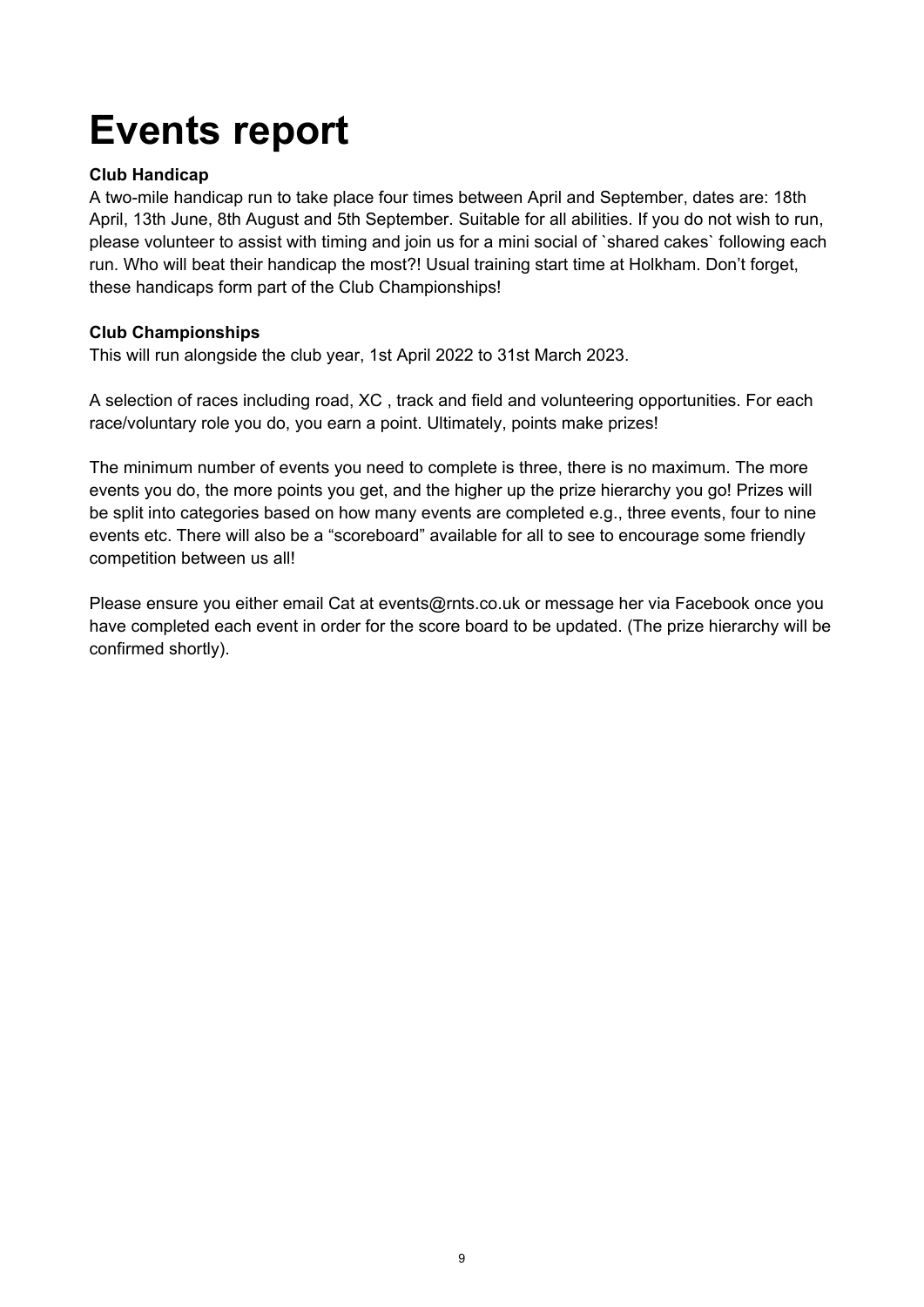#### **Club Championships event calendar**

|                  | Fakenham Active 5k plus volunteering roles (more info re volunteering to |
|------------------|--------------------------------------------------------------------------|
| April 17th       | come)                                                                    |
| April 18th       | RntS Club Handicap (2 miles)                                             |
| May 8th          | Aylsham 10k                                                              |
| May 14th and     | Norfolk Track and Field County Championships at UEA                      |
| 15 <sub>th</sub> |                                                                          |
| May 15th         | Dereham 10 Mile                                                          |
| May 22nd         | Alex Moore Relay (2.2mile lap)                                           |
| May 29th         | Holt 10k                                                                 |
| June 13th        | RntS Club Handicap (2 miles)                                             |
| June 25th        | Eastern Track and Field Championships, Cambridge                         |
| July 2nd         | Holkham 10k                                                              |
| August 4th       | Wells Carnival run plus volunteering roles *                             |
| August 8th       | RntS Club Handicap (2 miles)                                             |
| August 21st      | Dereham 5k                                                               |
| September 5th    | RntS Club Handicap (2 miles)                                             |
| September 25th   | Run Sandringham 10k                                                      |
| October 23rd     | Norfolk Gazelles Relay (5k legs)                                         |
| November 6th     | Houghton Hall XC                                                         |
| Dec 4th          | RntS Open Beach Race *                                                   |
| Dec 10th         | parkrun on tour                                                          |
| <b>T</b> bc      | Holkham parkrun takeover *                                               |
| 2023             | Hunny Bell Cross Country - Stody Estate - date tbc                       |
|                  | Keith Ward Memorial Open Track meeting - date tbc                        |
|                  | Eastern Indoor track championship - date tbc                             |

\*please note all volunteering roles will need to be fulfilled before members can enter these races

#### **Beach Race**

The club have decided to make the annual Beach Race an open event, this will be a great opportunity for the club. This is being held on December 4th 2022. This is a huge project which will need lots of planning and support from everyone. No entries will be accepted from RntS club members until all volunteer roles are filled. We will be sharing a list of roles that will need to be filled and other jobs that we will need support with, in the lead up to the race. Please support us!

#### **RntS Club Presentation Evening**

We will be holding the 1st RntS Presentation Evening, complete with awards, food, music, and I am sure you will all provide the dance moves! This will mean that the awards will no longer be given out at the AGM. It will be wonderful opportunity for us all to smarten ourselves up, wash off the mud and sweat and enjoy a purely social evening together. This will be a ticketed event for which there will be a charge, however it will certainly be value for money. The event will be held at Wells on 30th April 2022, details will follow.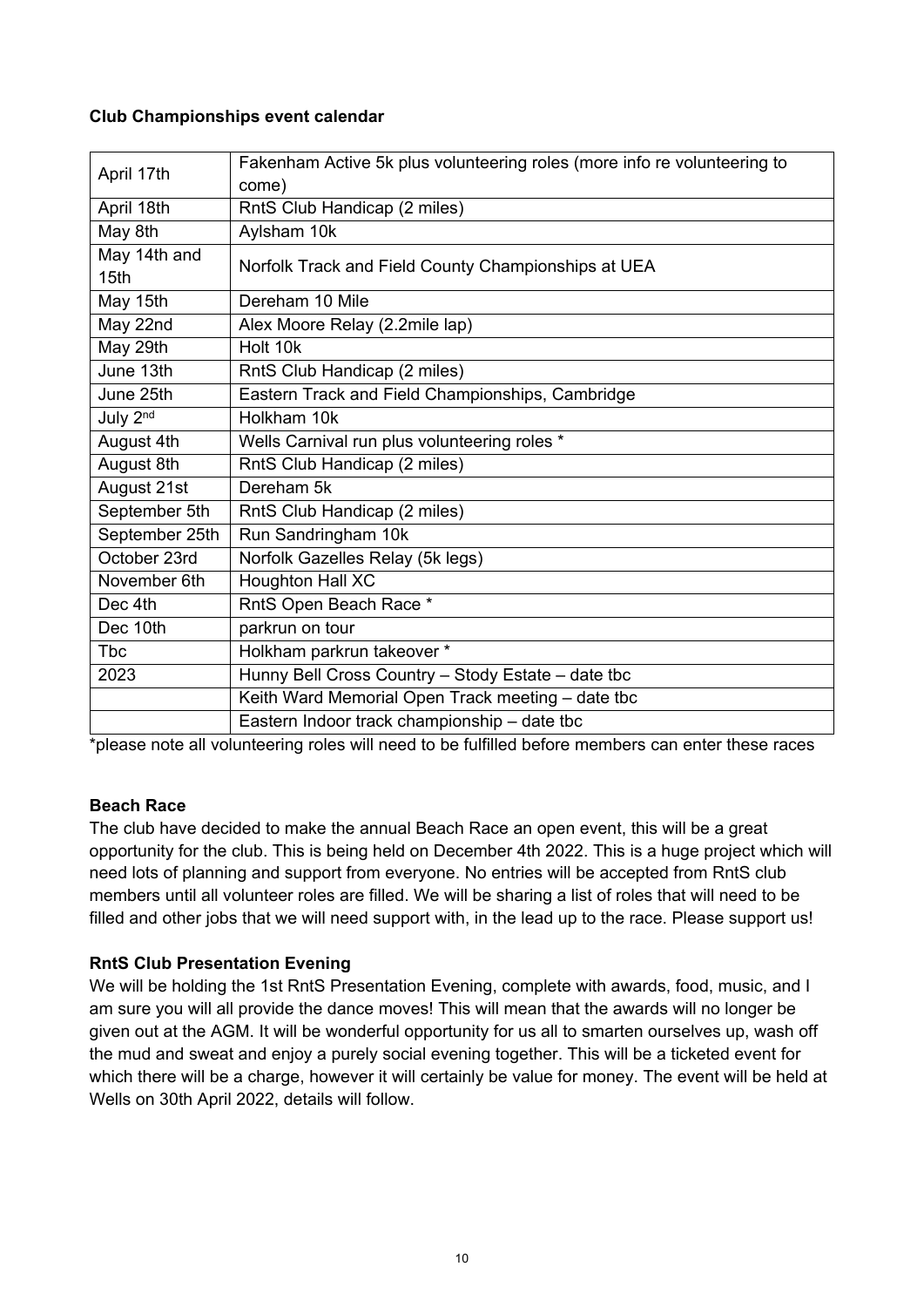#### **Family Beach Day**

Sunday 10th July will see us embarking on the beautiful beach of Wells for a family friendly day of fun. This will include three mini training sessions suitable for all abilities, bring your own picnic, a RntS rounders match- Wells V Fakenham?! Followed by optional fish and chips at the Quay.

This is an event for all the family and extended family members. There is no expectation for you to do the sessions if you don't want to, just come down and enjoy the beach and have fun! (There will be no club training session the following day).

#### **Christmas Quiz**

As the big day gets closer, another solely social event of a quiz and a raffle. Plan is to be held in a local hall. Date TBC nearer to the time.

Thanks for reading, hopefully you made it to the end! Get the dates in your diary and enjoy!

Cat Foley-Wray & Liam Dawson